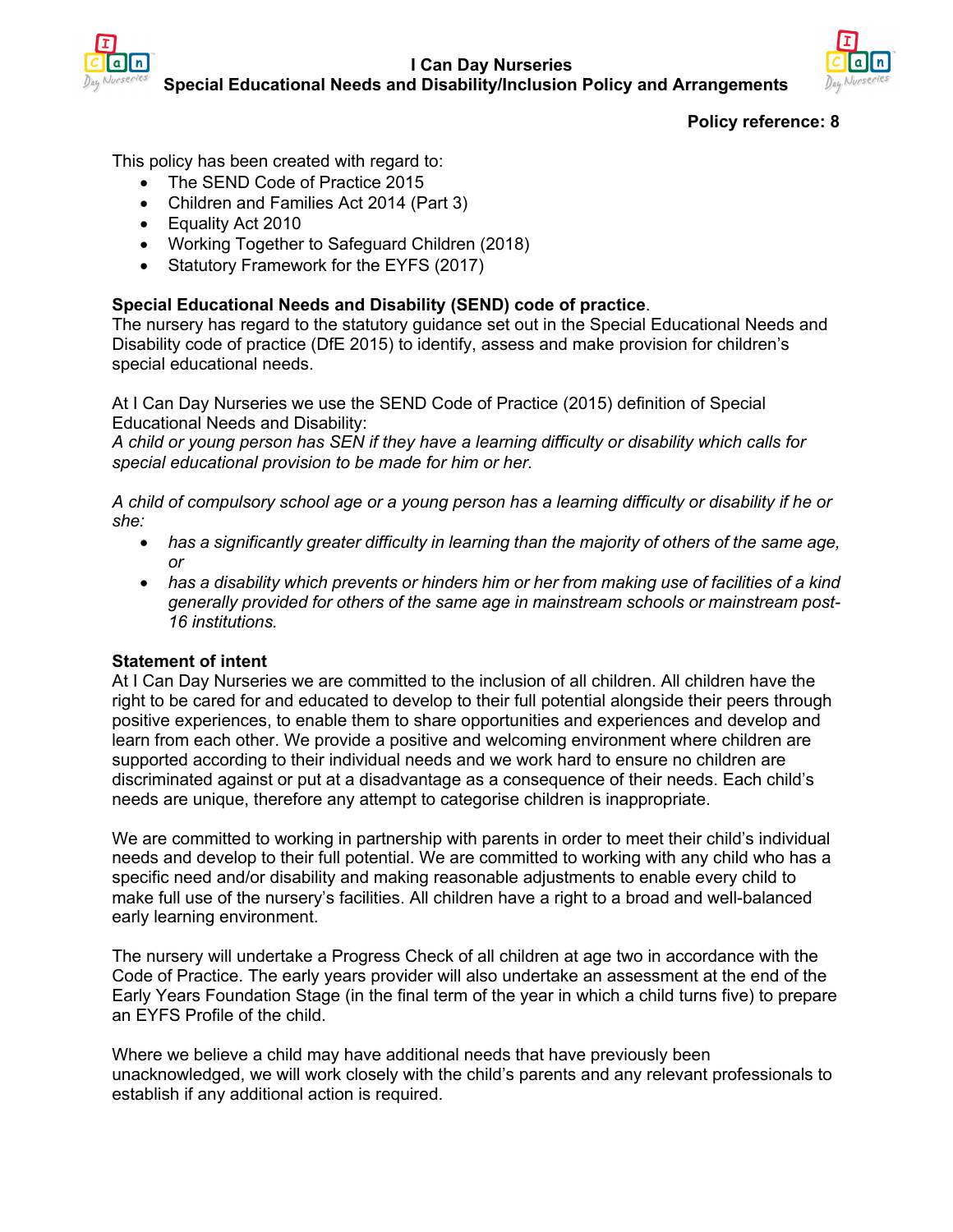

Where a child has additional needs, we feel it is paramount to find out as much as possible about those needs; any way that this may affect his/her early learning or care needs and any additional help he/she may need by:

- Liaising with the child's parents and, where appropriate, the child
- Liaising with any professional agencies
- Reading any reports that have been prepared
- Attending any review meetings with the local authority/professionals
- Observing each child's development and monitoring such observations regularly.

All children will be given a full settling in period when joining the nursery according to their individual needs.

We will:

- Recognise each child's individual needs and ensure all staff are aware of, and have regard for, the Special Educational Needs Code of Practice
- Ensure that all children are treated as individuals/equals and are supported to take part in every aspect of the nursery day according to their individual needs and abilities
- Include all children and their families in our provision
- Identify the specific needs of children with special educational needs and/or disabilities and meet those needs through a range of strategies
- Ensure that children who learn at an accelerated pace e.g., 'most able' are also supported
- Encourage children to value and respect others
- Provide well informed and suitably trained practitioners to help support parents and children with special educational difficulties and/or disabilities
- Develop and maintain a core team of staff who are experienced in the care of children with additional needs and identify a Special Educational Needs and Disabilities Co-ordinator (SENCO) who is experienced in the care and assessment of children with additional needs. Staff will be provided with specific training relating to SEND and the SEND Code of Practice
- Monitor and review our practice and provision and, if necessary, make adjustments, and seek specialist equipment and services if needed
- Challenge inappropriate attitudes and practices
- Promote positive images and role models during play experiences of those with additional needs wherever possible
- Celebrate diversity in all aspects of play and learning.
- Work in partnership with parents and other agencies in order to meet individual children's needs, including the education, health and care authorities, and seek advice, support and training where required
- Share any statutory and other assessments made by the nursery with parents and support parents in seeking any help they or the child may need

Our nursery Special Education Needs, and Disabilities Co-ordinator (SENCO) is **Samantha Squires.**

The role of the SENCO in our setting includes:

- ensuring all practitioners in the setting understand their responsibilities to children with SEN and the setting's approach to identifying and meeting SEN
- advising and supporting colleagues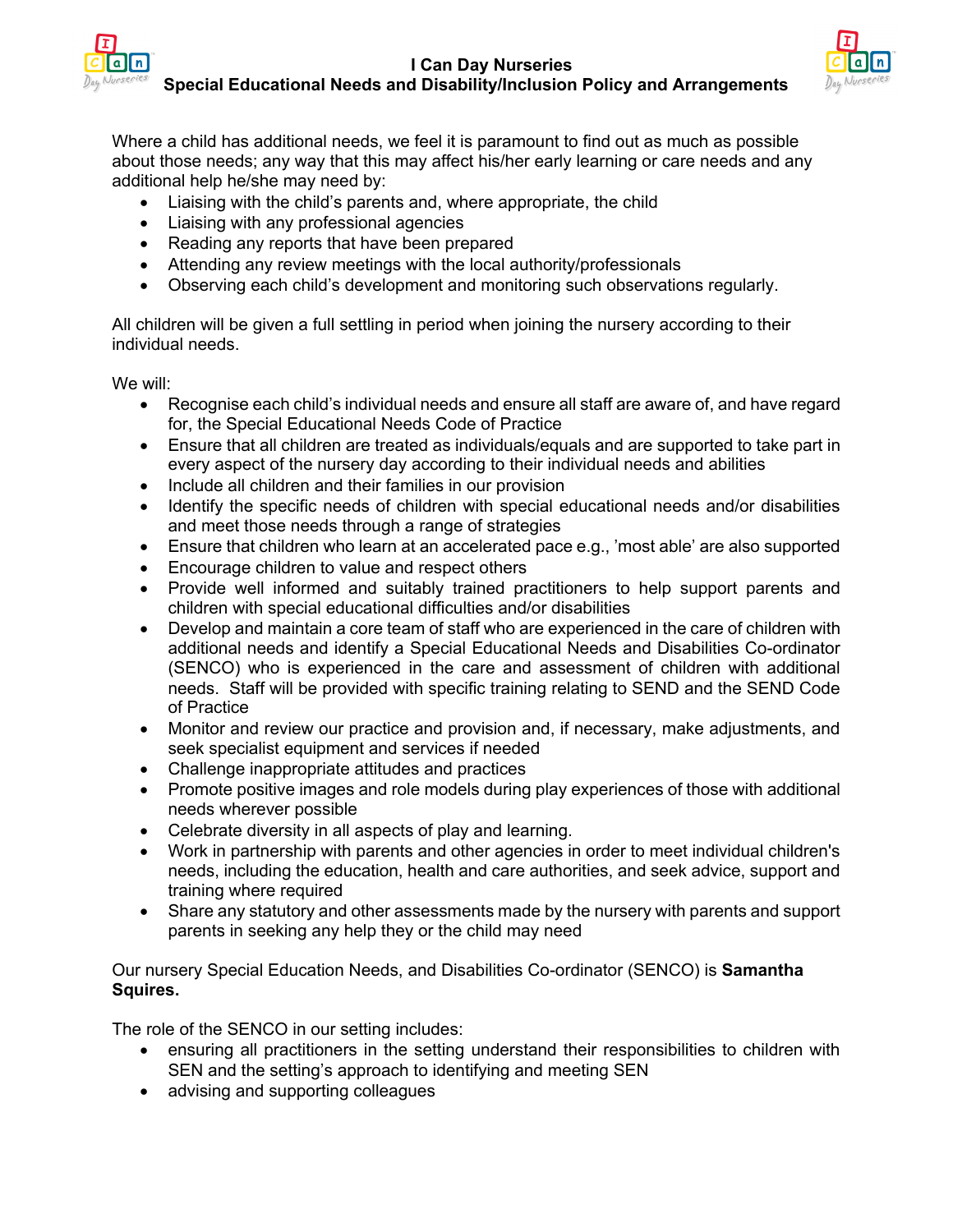#### **I Can Day Nurseries**





**Special Educational Needs and Disability/Inclusion Policy and Arrangements**

- ensuring parents are closely involved throughout and that their insights inform action taken by the setting
- liaising with professionals or agencies beyond the setting
- taking the lead in implementing the graduated approach and supporting colleagues through each stage of the process.

We will:

- Designate a named member of staff to be the SENCO and share their name with parents
- Have high aspirations for all children and support them to achieve to their full potential
- Develop respectful partnerships with parents and families
- Ensure parents are involved at all stages of the assessment, planning, provision and review of their child's care and education and where possible include the thoughts and feelings voiced by the child
- Signpost parents and families to our Local Offer in order to access local support and services
- Undertake formal Progress Checks and Assessments of all children in accordance with the SEND Code of Practice January 2015
- Ensure that the provision for children with SEN and/or disabilities is the responsibility of all members of staff in the nursery through training and professional discussions
- Make reasonable adjustments to our physical environment to ensure it is, as far as possible suitable for children and adults with disabilities using the facilities
- Provide a broad, balanced, aspirational early learning environment for all children with SEN and/or disabilities and differentiated activities to meet all individual needs and abilities
- Liaise with other professionals involved with children with special educational needs and/or disabilities and their families, including transition arrangements to other settings and schools.
- Use the graduated response system to assess, plan, do and review to ensure early identification of any SEND
- Ensure that children with special educational needs and/or disabilities and their parents are consulted at all stages of the graduated response, taking into account their levels of ability
- Review children's progress and support plans every half term and work with parents to agree on further support plans
- Provide privacy of children with special educational needs and/or disabilities when intimate care is being provided
- Raise awareness of any specialism the setting has to offer, e.g., Makaton trained staff
- Ensure the effectiveness of our SEN/disability provision by collecting information from a range of sources e.g., additional support reviews, Education and Healthcare (EHC) plans, staff and management meetings, parental and external agencies' views, inspections and complaints. This information is collated, evaluated and reviewed annually
- Provide a complaints procedure
- Monitor and review our policy and procedures annually.

## **Effective assessment of the need for early help**

Local agencies should work together to put processes in place for the effective assessment of the needs of individual children who may benefit from early help services. Children and families may need support from a wide range of local agencies. Where a child and family would benefit from coordinated support from more than one agency (e.g., education, health, housing, police) there should be an inter-agency assessment. These early help assessments should identify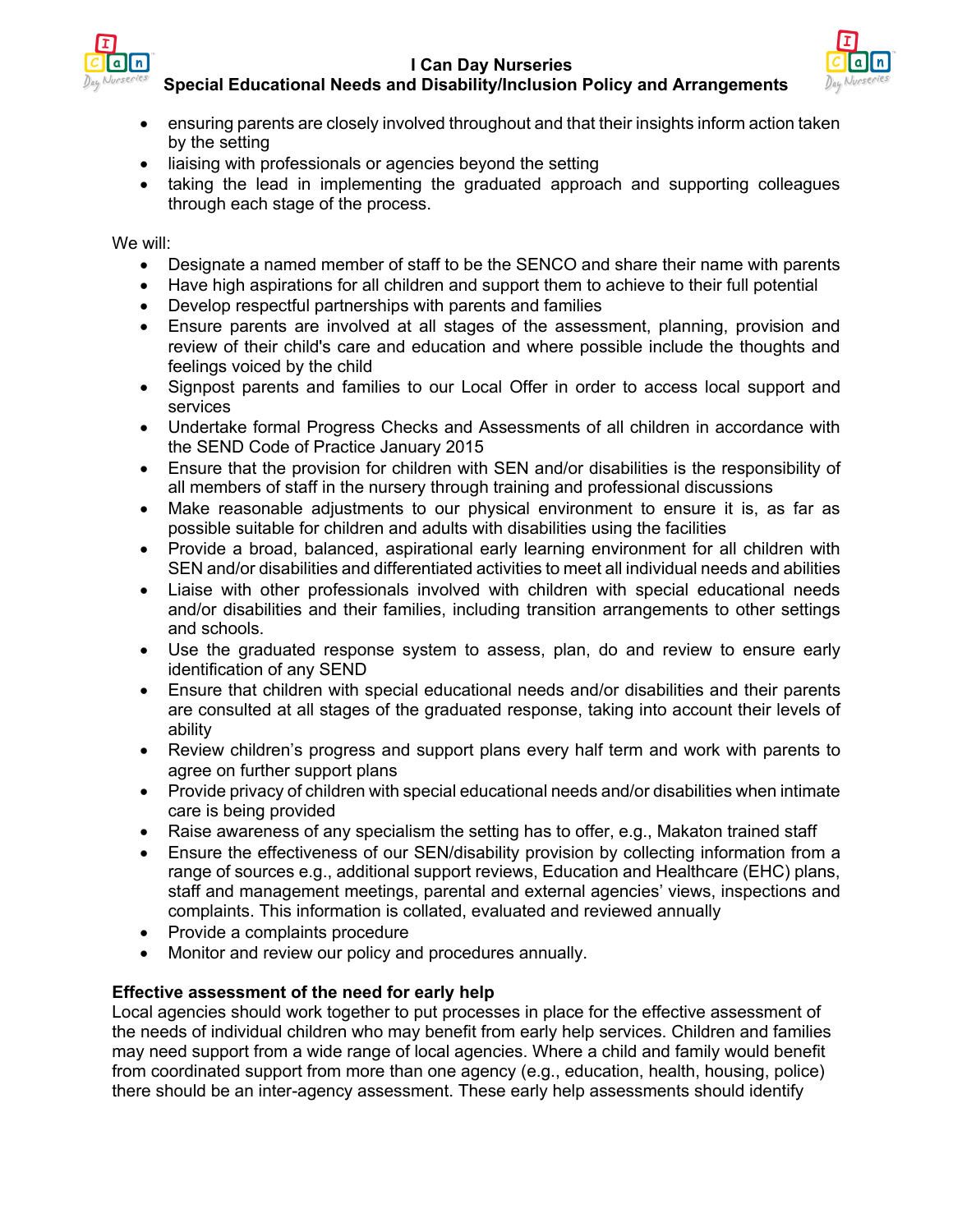

what help the child and family require to prevent needs escalating to a point where intervention would be needed via a statutory assessment under the Children Act 1989.

The early help assessment should be undertaken by a lead professional who should provide support to the child and family, act as an advocate on their behalf and coordinate the delivery of support services. The lead professional role could be undertaken by a General Practitioner (GP), family support worker, teacher, health visitor and/or special educational needs coordinator. Decisions about who should be the lead professional should be taken on a caseby-case basis and should be informed by the child and their family.

For an early help assessment to be effective:

- The assessment should be undertaken with the agreement of the child and their parents or carers. It should involve the child and family as well as all the professionals who are working with them.
- A teacher, GP, health visitor, early years' worker or other professional should be able to discuss concerns they may have about a child and family with a social worker in the local authority. Local authority children's social care should set out the process for how this will happen; and
- If parents and/or the child do not consent to an early help assessment, then the lead professional should make a judgement as to whether, without help, the needs of the child will escalate. If so, a referral into local authority children's social care may be necessary.

If at any time it is considered that the child may be a child in need as defined in the Children Act 1989, or that the child has suffered significant harm, or is likely to do so, a referral should be made immediately to local authority children's social care. This referral can be made by any professional. *Working together to safeguard children 2018.*

## **Graduated Approach**

We follow the SEND Code of Practice (2015) recommendation that, in addition to the formal checks above, nurseries should adopt a graduated approach to assessment and planning, led and coordinated by a SENCO. Good practice of working together with parents, and the observation and monitoring of children's individual progress, will help identify any child with special educational needs or disability. This graduated approach will be led and coordinated by the SENCO and appropriate records will be kept according to the Code of Practice.

## **Assess**

In identifying a child as needing SEN support, the key person, working with the SENCO, the LA SEND Team (where appropriate) and the child's parents, will carry out an analysis of the child's needs. This initial assessment will be reviewed regularly to ensure that support is matched to need. Where there is little or no improvement in the child's progress, more specialist assessment may be called for from specialist teachers or from health, social services or other agencies beyond the setting. Where professionals are not already working with the setting, the SENCO will contact them, with the parents' agreement.

#### **Plan**

Where it is decided to provide SEN support, and having formally notified the parents, the key person, the SENCO and the LA SEND Team (where appropriate), in consultation with the parents, will agree the outcomes they are seeking, the interventions and support to be put in place, the expected impact on progress, development or behaviour, and a clear date for review. Plans will take into account the views of the child.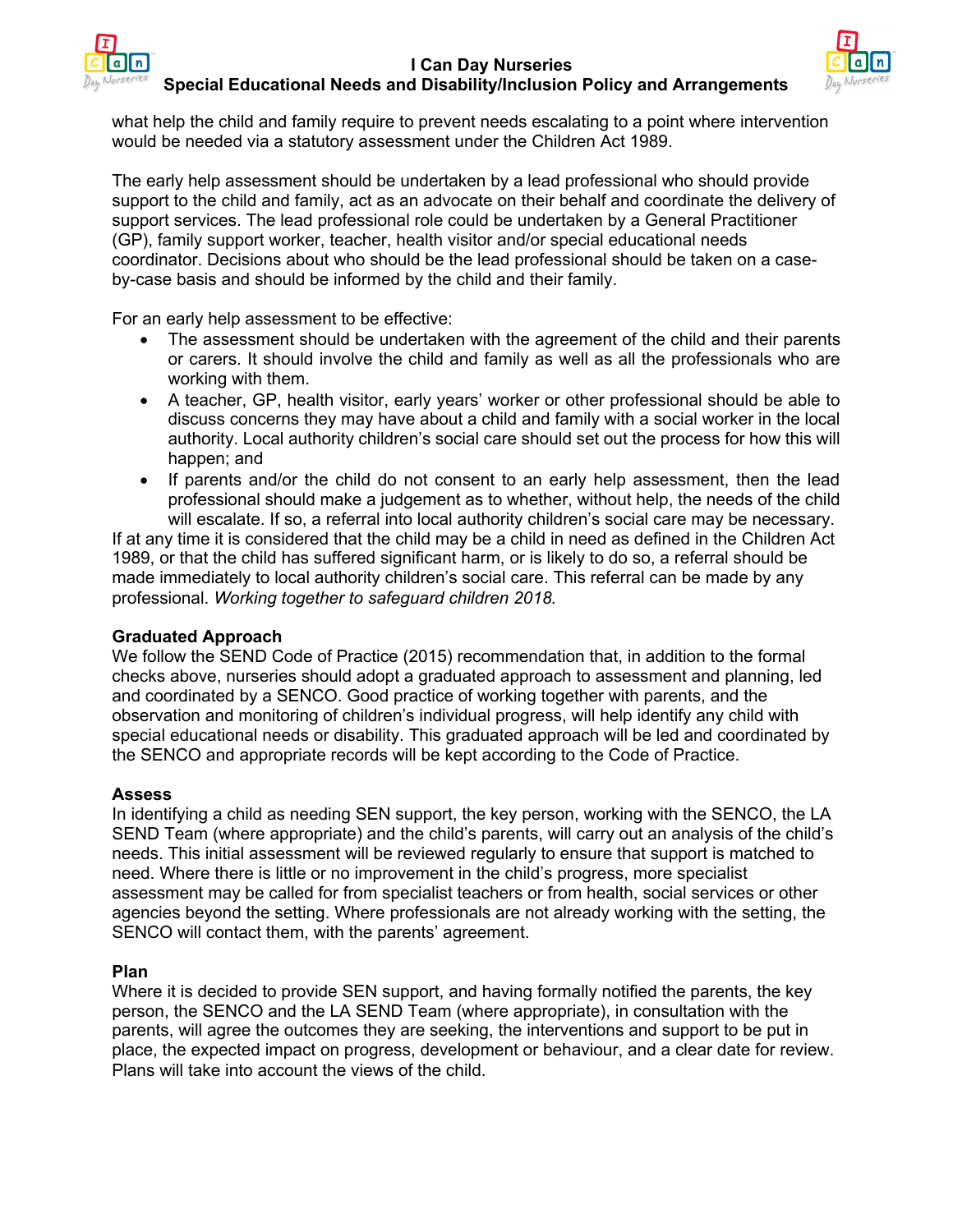



The support and intervention provided will be selected to meet the outcomes identified for the child, based on reliable evidence of effectiveness, and provided by practitioners with relevant skills and knowledge. Any related staff development needs should be identified and addressed. Parents will be involved in planning support and, where appropriate, in reinforcing the provision or contributing to progress at home.

## **Do**

The child's key person will be responsible for working with the child on a daily basis. With support from the SENCO and LA SEND Team (where appropriate), they will oversee the implementation of the intervention agreed as part of SEN support. The SENCO and LA SEND Team (where appropriate) will support the key person in assessing the child's response to the action taken, in problem solving and advising on the effective implementation of support.

#### **Review**

The effectiveness of the support and its impact on the child's progress will be reviewed in line with the agreed date. The impact and quality of the support will be evaluated by the key person, the SENCO and the LA SEND Team (where appropriate) in full consultation with the child's parents and taking into account the child's views. Information will be shared with parents about the impact of the support provided.

Assess - The key person works with the setting SENCO, LA SEND Team and the child's parents and brings together all the information, then analyses the child's needs.

Plan - The key person, the SENCO and LA SEND Team will agree, in consultation with the parent, the outcomes they are seeking for the child, the interventions and support to be put in place, the expected impact on progress, development and behaviour and finally a date for review.

Do - The child's key person implements the agreed interventions or programmes

Review - On the agreed date, the key person, SENCO and LA SEND Team working with the child's parents, and taking into account the child's views, will review the effectiveness of the support and the impact of the support on the child's progress. They will then evaluate the impact and quality of support on the child.

## **Education and Health Plan (EHC)**

Some children and young people may require an EHC needs assessment in order to decide whether it is necessary to develop an EHC plan. The purpose of an EHC plan is to make adjustments and offer support to meet the special educational needs of the child, to secure the best possible outcomes for them across education, health and social care.

The local authority will conduct the EHC needs assessment and take into account a wide range of evidence, including

- evidence of the child's developmental milestones and rate of progress
- information about the nature, extent and context of the child's SEN
- evidence of the action already being taken by us as the early years provider to meet the child's SEN
- evidence that, where progress has been made, it has only been as the result of much additional intervention and support over and above that which is usually provided